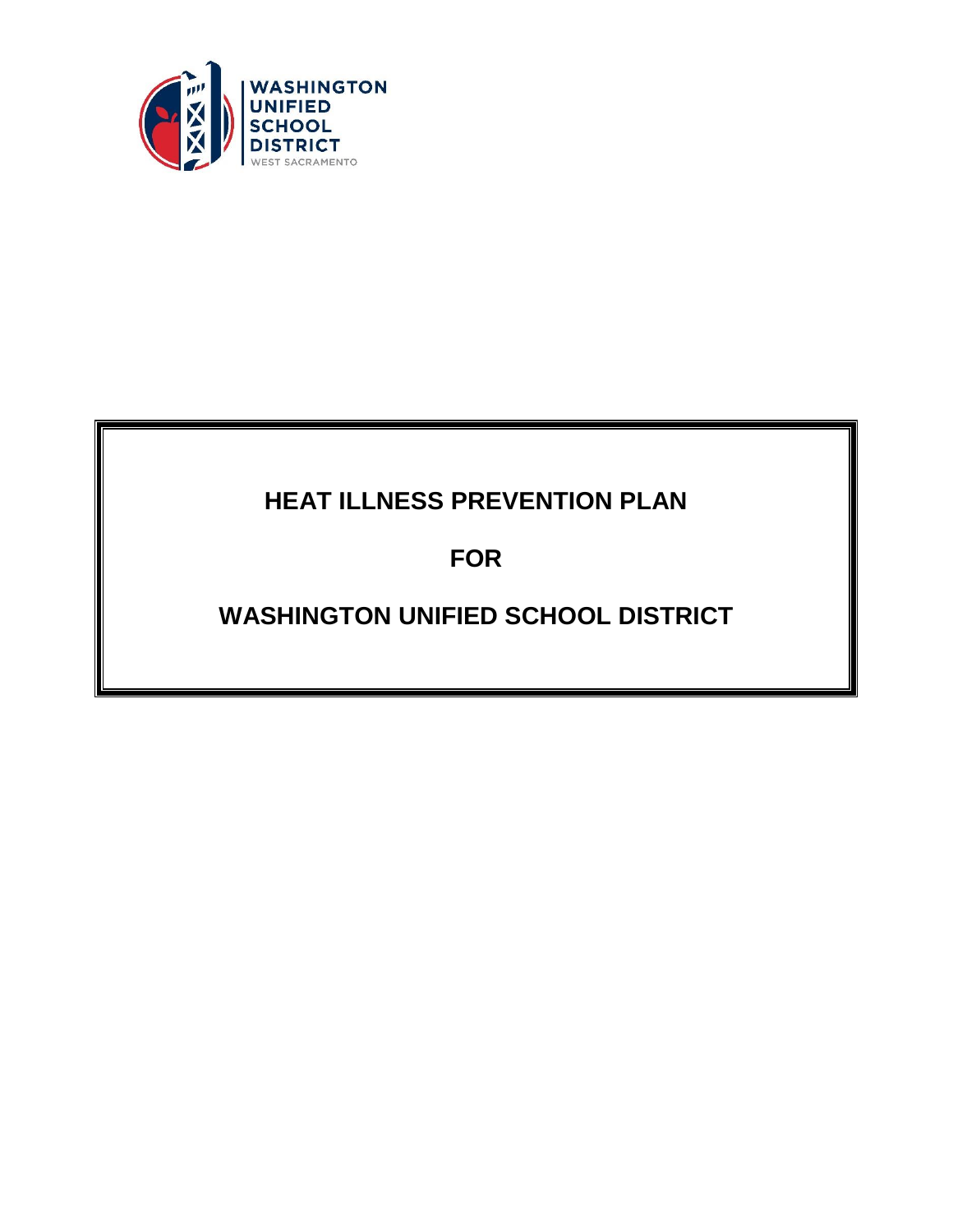## **TABLE OF CONTENTS**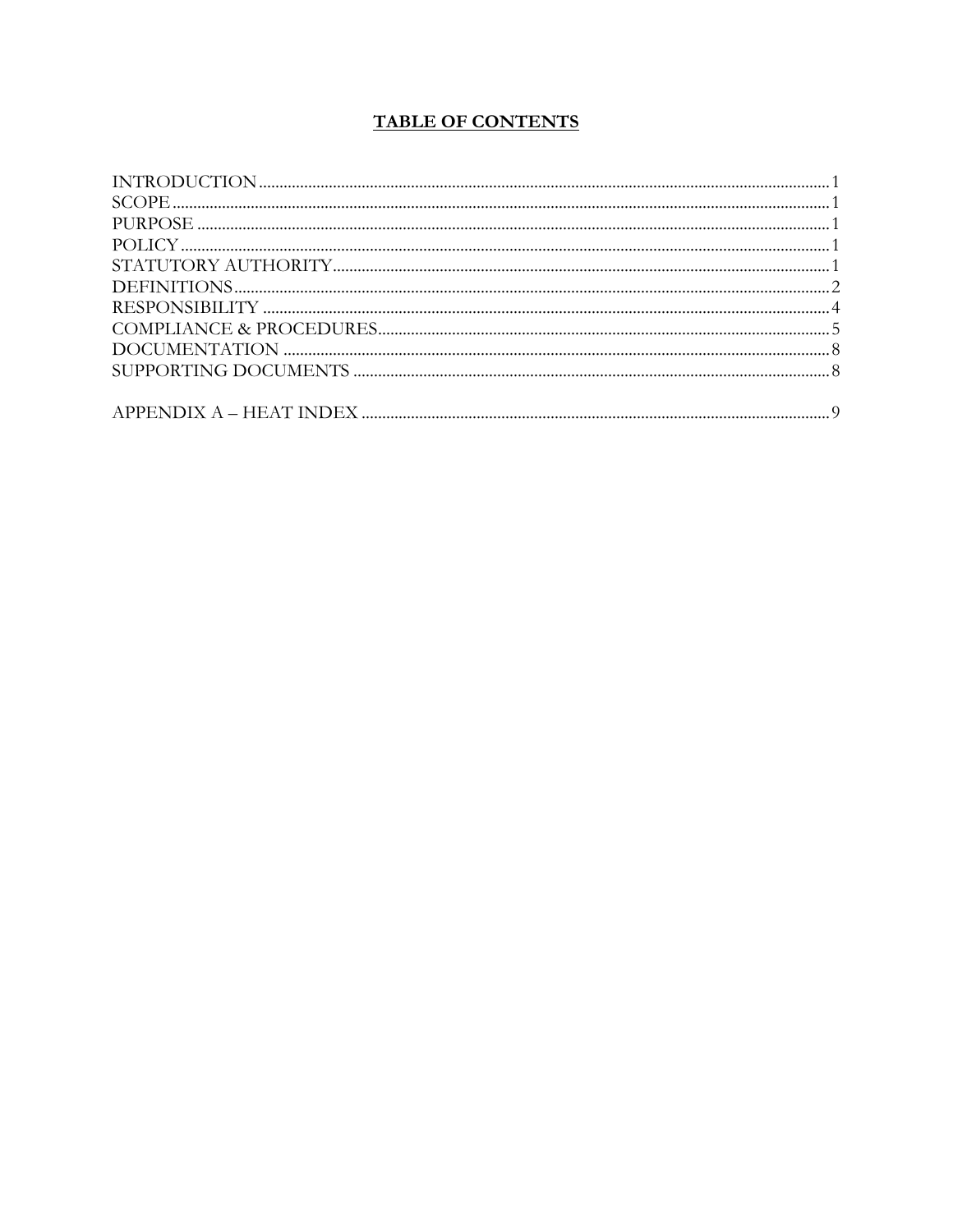## **INTRODUCTION**

On August 22, 2005, the Office of Administrative Law approved the California Occupational Safety and Health Standards Board's adoption of the California Code of Regulations Proposed State Standard, Title 8, Chapter 4, Section 3395. The Office of Administrative Law formally adopted the revised, permanent regulation on July 27, 2006, making the regulation effective immediately. These new regulations were meant to significantly reduce the severity and frequency of occupational heatrelated illness in all outdoor places of employment.

Since then, Cal/OSHA implemented updated safety standards for employees working in outdoor heat. The revisions to the Heat Illness Prevention Standard, approved by the Occupational Safety and Health Standards Board on August 19, 2010, became effective November 4, 2010. The revised standards provide clarification of the shade requirement, including temperature triggers, and address high-heat requirements. On February 19, 2015, in a 5 to 1 vote, the Department of Occupational Safety and Health (Cal/OSHA) Standards Board approved changes to the existing Heat Illness Standard. The Standards Board recommended the effective date as April 1, 2015, for implementation.

#### **SCOPE**

This Heat Illness Prevention Plan and emergency regulations apply to any and all outdoor places of employment, at the times when environmental risk factors for heat illness are present.

#### **PURPOSE**

The Washington Unified School District has developed this Heat Illness Prevention Plan to control the risk of occurrences of heat illness and to comply with the California Code of Regulations Proposed State Standard, Title 8, Chapter 4, Section 3395. The plan is designed to educate employees and their supervisors on the symptoms of heat illness, causes of these symptoms, ways to prevent heat illness, and what to do if they or a fellow employee experience symptoms of heat illness. Employees that fall under this regulation could include, but are not limited to, maintenance, grounds workers, transportation workers, custodians, security personnel, physical education teachers, and playground supervisors.

#### **POLICY**

It is the policy of Washington Unified School District that all employees and supervisors of those employees who perform job functions in areas where the environmental risk factors for heat illness are present shall comply with the procedures set forth in this plan.

#### **STATUTORY AUTHORITY**

• California Code of Regulations Proposed State Standard, Title 8, Chapter 4, Section 3395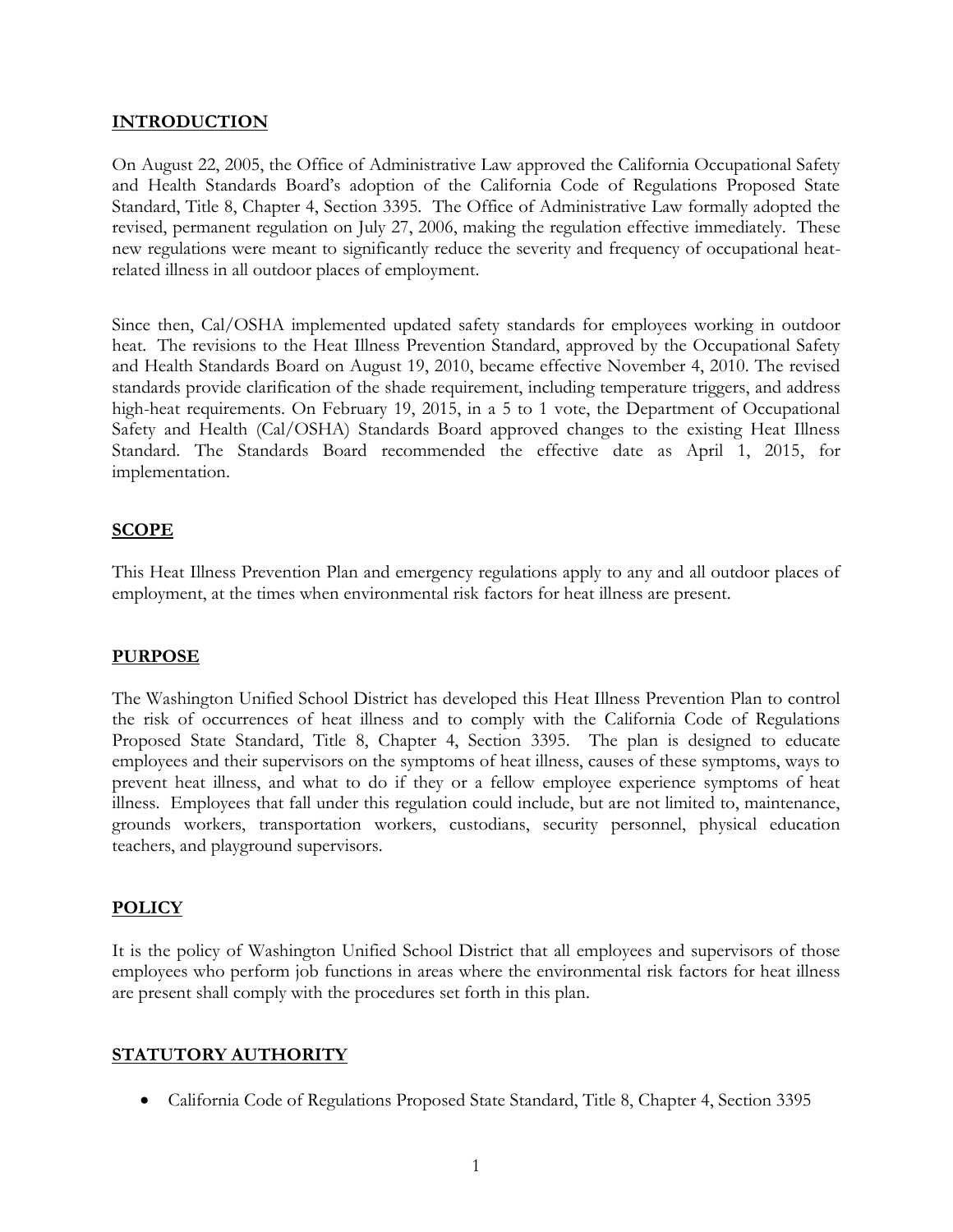## **DEFINITIONS**

The California Occupational Safety and Health Standards Board propose definitions of key terminology, as they relate to the standard, as follows:

- Acclimatization means the temporary, gradual adaptation of the body to work in the heat when a person is exposed to it. Usual acclimatization time while working in the heat for at least two hours per day ranges from four to fourteen days. Acclimation procedures include close observation of all employees during a heat wave – defined as at least 80 degrees. New employees must be closely observed for their first two weeks on the job.
- Emergency response procedures include effective communication, response to signs and symptoms of heat illness, and procedures for contacting emergency responders to help stricken employees.
- Environmental risk factors for heat illness mean the working conditions that create the possibility for a heat illness to occur. Risk factors include air temperature, air movement, relative humidity, workload, work severity, work duration, radiant heat, conductive heat, and personal protective equipment (PPE) worn by an employee.
- Heat illness means a serious medical illness, which results from the body's inability to cope with a heat load. Heat illnesses include heat cramps, heat exhaustion, heat stroke and heat syncope (fainting).
- High-heat procedures are required for five industries when temperatures reach 95 degrees or above. These procedures include observing and being in constant contact with employees, closely supervising new employees and reminding all workers to drink water. The high heat procedures shall ensure "effective" observation and monitoring, including a mandatory buddy system and regular communication with employees working by themselves. During high heat, employees must be provided with a minimum 10-minute cool-down period every two hours. The industries specified under this modification are: 1) agriculture, 2) construction, 3) landscaping, 4) oil and gas extraction, 5) transportation or delivery of agricultural products, construction material or other heavy materials.
- Personal risk factors for heat illness includes factors such as an employee's age, level of acclimatization, health, water consumption, alcohol consumption, caffeine consumption, overall health, and use of prescription medications which may alter the body's ability to retain water or otherwise affect the body's physiological response to heat. (The District shall not request any of the above personal information from an employee).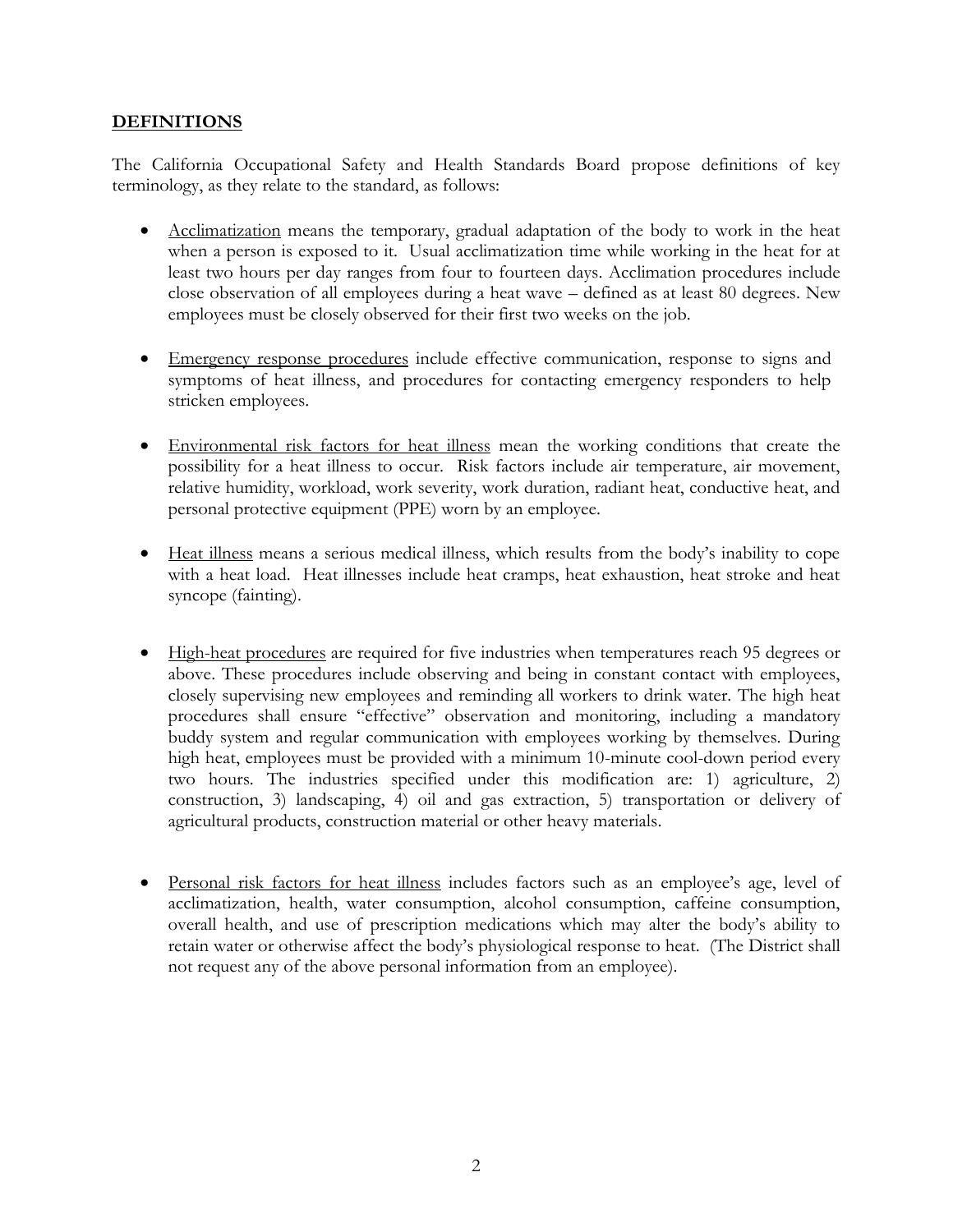• Preventative recovery period means a period of time for an employee to recover from a heat illness or signs of a heat illness. The amount of time for a recovery period shall be no shorter than five minutes and shall be taken in a shaded area.

Employees taking a preventative cool-down rest must be monitored for symptoms of heat illness, encouraged to remain in the shade, and not ordered back to work until symptoms are gone. Employees with symptoms must be provided appropriate first aid or emergency response.

- Shade means the blockage of direct sunlight. Sufficient blockage is when an object does not cast a shadow in the area of the blockage. Shade is not acceptable if heat in the shaded area prevents the body from cooling. Shade shall be open to the air or otherwise provided with ventilation and/or climate controlled. Access to shade shall be made available at all times.
- Shade requirements must be adequate to accommodate all employees on recovery or rest periods, and those onsite taking meal periods when temperatures reach 80 degrees, and located as close as practicable to the areas where employees are working. When temperatures are below 80 degrees, employers shall provide timely access to shade upon an employee's request.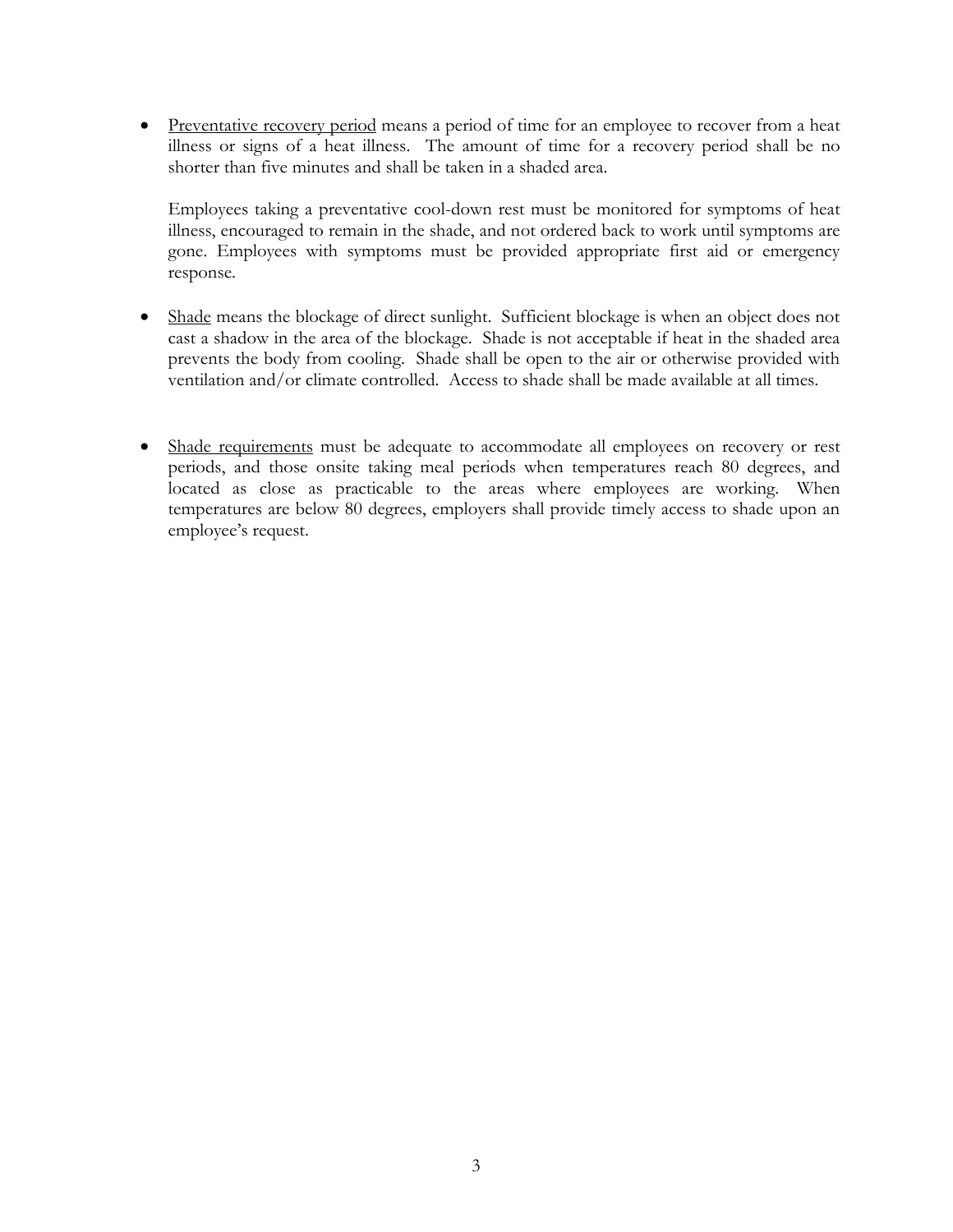#### **RESPONSIBILITY**

The ultimate responsibility for establishing and maintaining the policies of the Heat Illness Prevention Plan specific to District facilities and operations rests with the Superintendent. General policies, which govern the activities and responsibilities of the Heat Illness Prevention Plan, are established under her final authority.

It is the responsibility of the Site Administrator/Manager to develop procedures which ensure effective compliance with the Heat Illness Prevention Plan.

It is the responsibility of Risk/Benefits Manager to identify all employees required to work outdoors where the environmental risk factors for heat illness are present.

Supervisors are responsible for enforcement of this Plan among the employees under their direction by carrying out the various duties outlined herein, setting acceptable safety policies and procedures for each employee to follow, and ensuring that employees receive the required Heat Illness Prevention training. Supervisors must also ensure that appropriate job specific safety training is received, and that safety responsibilities are clearly outlined in the job descriptions, which govern the employees under their direction.

Supervising others also carries the responsibility for knowing how to safely accomplish the tasks assigned to each employee, for providing appropriate preventative controls (water, shade, PPE, etc.), and for evaluating employee compliance.

Supervision of new employees or new employees to the job site must take into account the importance of acclimatization. These employees must be closely monitored for the first 14 days. Acclimatization procedures include close observation of all employees during a heat wave – defined as at least 80 degrees.

Immediate responsibility for workplace heat illness prevention and safety rests with each individual employee. Employees are responsible for following the established work procedures and safety guidelines in their area, as well as those identified in this Plan. Employees are also responsible for using the personal protective equipment issued to protect them from identified hazards, ensuring that they have adequate amounts of drinking water, access to shade, and for reporting any unsafe conditions to their supervisors.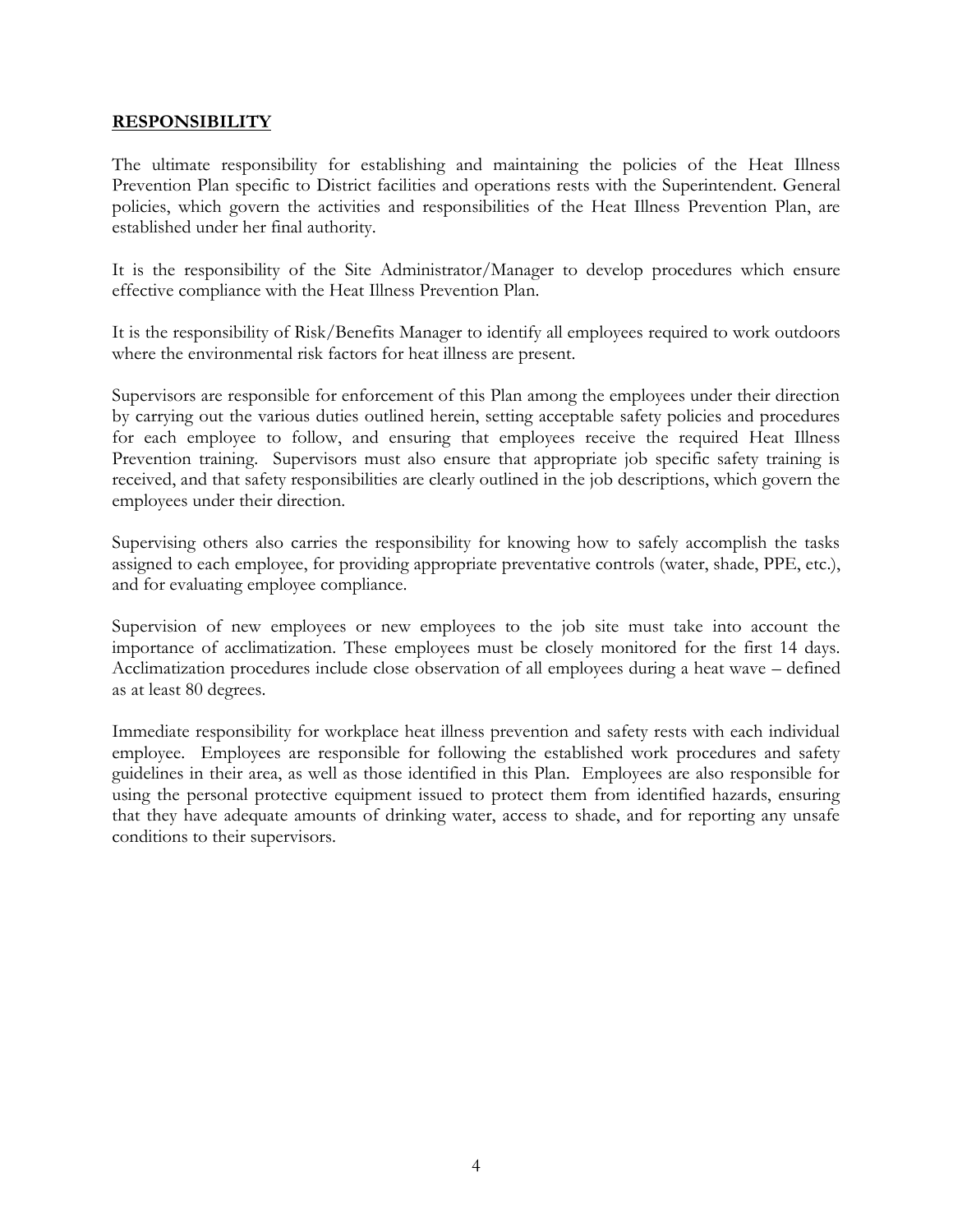## **COMPLIANCE & PROCEDURES**

## **1. Provisions of Water**

- a. At the beginning of each shift, all employees who work outside when environmental risk factors for heat illness are present shall have sufficient quantities and immediate access to at least one (2) quarts of potable drinking water per hour for the entire shift (at least five to 10 gallons of potable water will be available at the site).
- b. Smaller quantities may be provided if the District has an effective procedure for replenishment that meets the above quantity and time requirements.
- c. Water must be fresh, pure, suitably cool and located as close as practicable to where employees are working, with exceptions made only when infeasibility can be demonstrated by the employer.
- d. The importance of frequent drinking water shall be conveyed and encouraged as described in the training section.

## **2. Access to Shade**

- a. When the temperature does not exceed 80 degrees F, provide shade or timely access to shade upon request.
- b. Access to shade shall be made available at all times to any employee experiencing heat illness, symptoms of heat illness, or believing a preventative recovery period is needed. Employees with symptoms must be provided appropriate first aid or emergency response.
- c. The preventative recovery period shall be at least five (5) minutes. Employees taking a preventative cool down rest must be monitored for symptoms of heat illness, encouraged to remain in the shade, and not ordered back to work until symptoms are gone.
- d. Water shall be made available in the shade/preventative recovery period area.
- e. When temperatures equal or exceed 80 degrees F or during a heat wave, adequate shade must be provided to accommodate all employees on recovery or rest periods, and those onsite taking meal periods.

#### **3. Identifying, Evaluating and Controlling Environmental Risk Factors for Heat Illness**

- a. To identify if environmental risk factors are present, the District shall obtain temperature and humidity measurements for the work areas, either by direct measurements or by weather forecasts that are adjusted to match worksite conditions.
- b. To evaluate if an environmental risk factor is present, the District shall obtain the Heat Index, calculated by the National Weather Service, to rate the risk of heat illness depending on air temperature and humidity. The District shall assume there is a significant risk of heat illness when the Heat Index for an employee working in the sun is 80 or above, and 90 or above when employees are working in the shade. If workers are wearing more than "light" clothing, the risk of heat illness shall be considered significant at a lower Heat Index.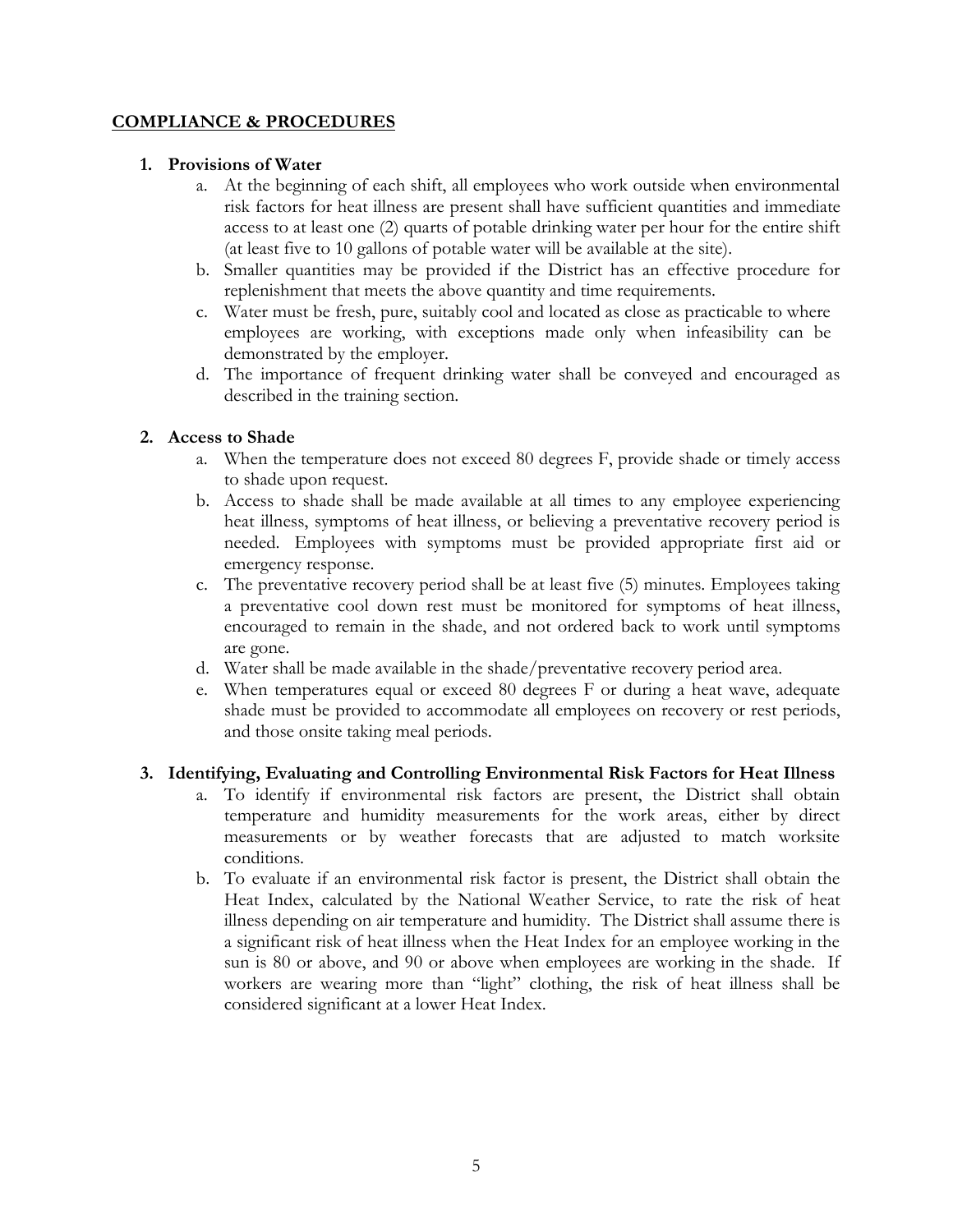c. To control and reduce the exposure to environmental risk factors, the District shall utilize the following control measures (mark all that apply): Provide shade for work areas Schedule outdoor and/or vigorous work in the cooler hours of the day Schedule more breaks during the day Provide other cooling devices

## **4. Identifying, Evaluating and Controlling Personal Risk Factors for Heat Illness**

a. The District shall train employees on the factors that can affect their vulnerability to heat illness. These factors include an employee's age, level of acclimatization, health, water consumption, alcohol consumption, caffeine consumption, overall health, and use of prescription medications that may alter the body's ability to retain water or otherwise affect its physiological response to heat. The District shall convey the importance of acclimatization, and shall take steps to aid employees in becoming acclimatized. An employer shall not request any of the above personal information from an employee.

## **5. Reporting Symptoms or Signs of Heat Illness to the District**

a. Employees exhibiting signs or symptoms of heat illness, or who observe a co-worker with signs or symptoms, shall report these symptoms to their supervisor immediately.

## **6. Responding to Symptoms of Possible Heat Illness**

a. It shall be the responsibility of Site Administrator/Manager to respond to all reports and/or observations of heat illness symptoms and signs.

## **7. Contacting Emergency Medical Services**

a. When a sick employee is unable to communicate, it shall be the responsibility of their supervisor to contact emergency services when required, and to provide accurate and precise directions to the employee's location. This individual shall be immediately available to perform this function.

## **8. Communication**

a. The District shall account for the whereabouts of all employees at appropriate intervals during and at the end of the work shift by the Site Administrator/Manager reviewing completion of the Weekly Site Sign-In Sheet. This procedure shall be followed whenever the outdoor work environment creates a heat hazard that could result in the collapse of an employee due to heat illness.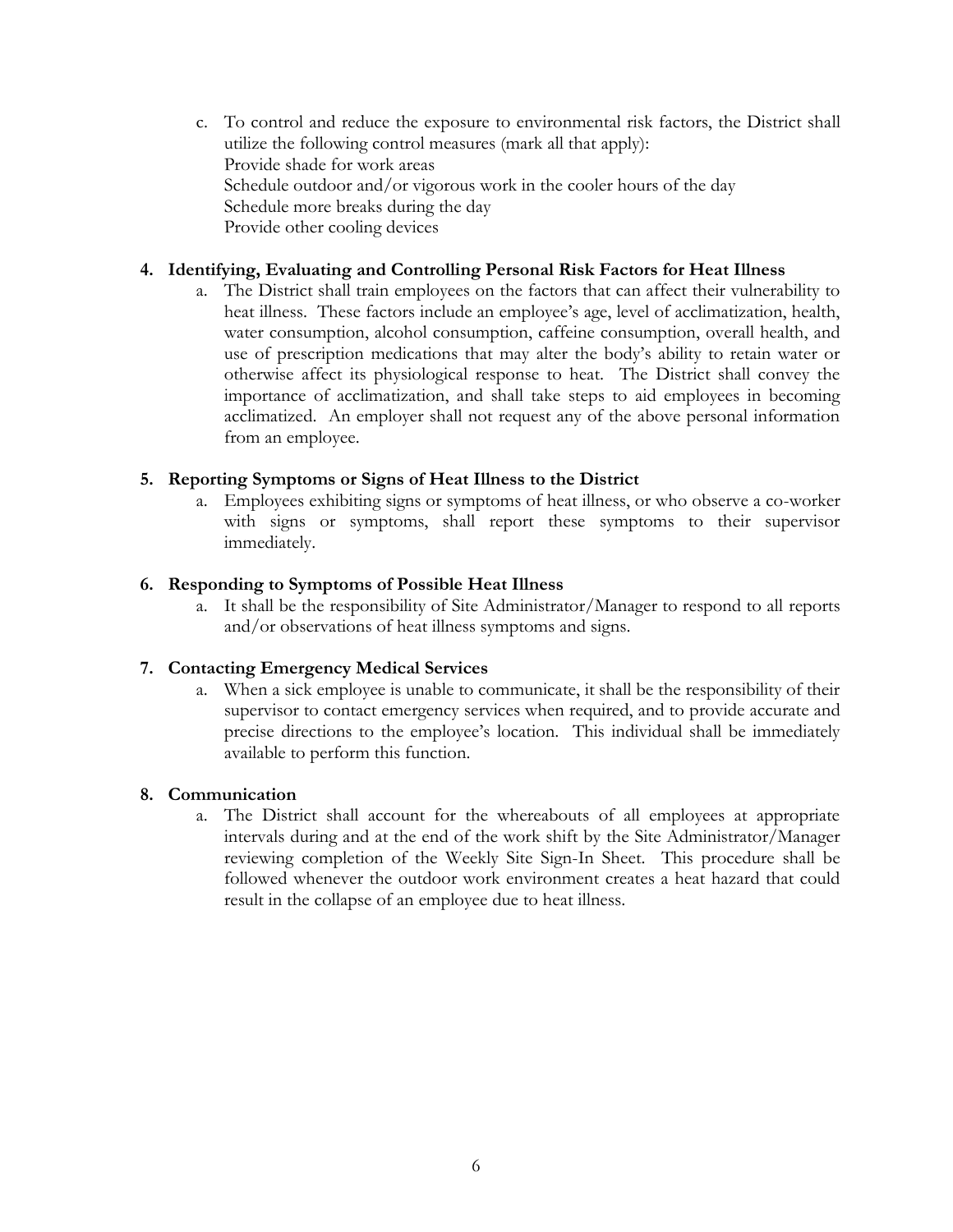## **9. Training**

Training shall be administered to all employees and their supervisors who fall under the scope of this plan. The District shall ensure the effectiveness of the training by one of the following methods:

- Tailgate meetings before a shift begins
- Conduct the training on a regular basis
- a. Supervisory and non-supervisory employees shall be trained on:
	- i. Environmental and personal risk factors for heat illness
	- ii. District procedures for identifying, evaluating and controlling the exposure to environmental and personal risk factors for heat illness
	- iii. Importance of frequent consumption of small amounts of water under extreme conditions
	- iv. Acclimatization and its importance
	- v. Types of heat illness and their symptoms, signs, and differences
	- vi. Procedure for immediately reporting the signs and symptoms of heat illness in themselves or in a co-worker to their employer, and its importance
	- vii. Procedures for the District to respond to symptoms of heat illness, which shall include how emergency medical services will be provided, if needed
	- viii. Procedures for contacting emergency medical services and transporting employees to a readily accessible location for emergency medical services to reach them
	- ix. Procedures on and how to provide clear and precise directions to emergency medical services
- b. Supervisors shall be trained on:
	- i. All information included in subsection  $(3)(a)$  above
	- ii. Procedures a supervisor shall follow when implementing this Heat Illness Prevention Plan
	- iii. The procedures a supervisor shall follow when an employee exhibits symptoms of a possible heat illness, which includes emergency response procedures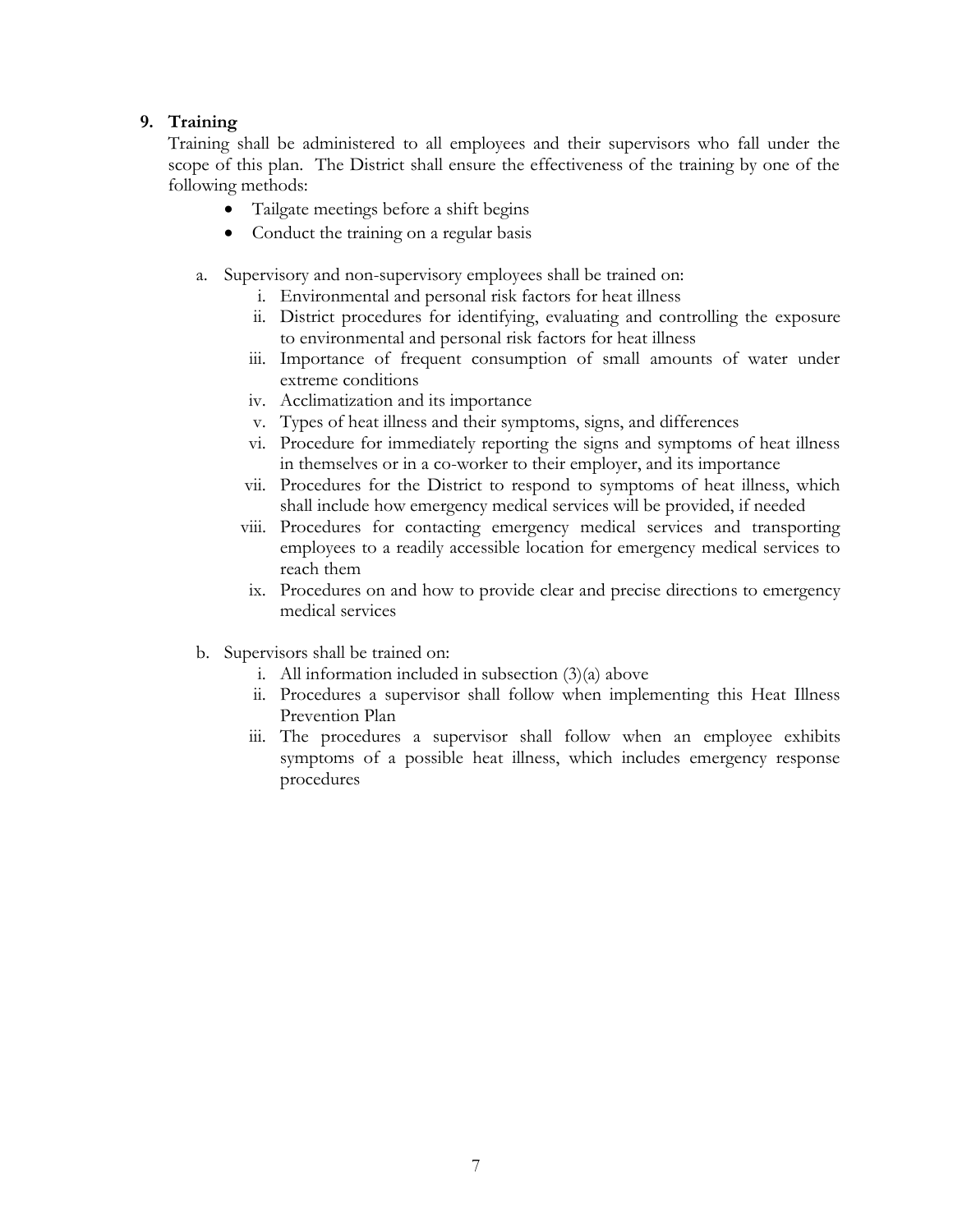## **DOCUMENTATION**

Documentation of all aspects of this Heat Illness Prevention Plan shall be managed in accordance with the District's Injury and Illness Prevention Plan.

## **SUPPORTING DOCUMENTS**

## *Heat Illness Signs/Symptoms/Treatment*

**Heat Cramps -** strong, involuntary muscle spasms usually in calves, thighs, shoulders or back **Treatment -** rest in cool place, drink water/electrolytes **Heat Syncope -** faint or light headed feeling/actual fainting spell **Treatment -** rest in cool/shaded place, drink water/electrolytes

**Heat Exhaustion:** Dehydration, fatigue, dizziness/nausea, pale moist skin, possible temperature elevation

**Treatment:** Rest in cool/shaded place, drink water /electrolytes/non-caffeinated fluids Heat Stroke: Mental confusion, fainting, seizures, hot/dry/red skin (sweating has stopped) **Treatment: Call 911 immediately**, soak clothing with cool water, move victim to cool/shaded area

License #0451271

Keenan & Associates *Innovative Solutions. Enduring Principles.*<br>*I* icense #0451271 *Doss Control* 

**<http://www.dir.ca.gov/DOSH/HeatIllnessInfo.html>**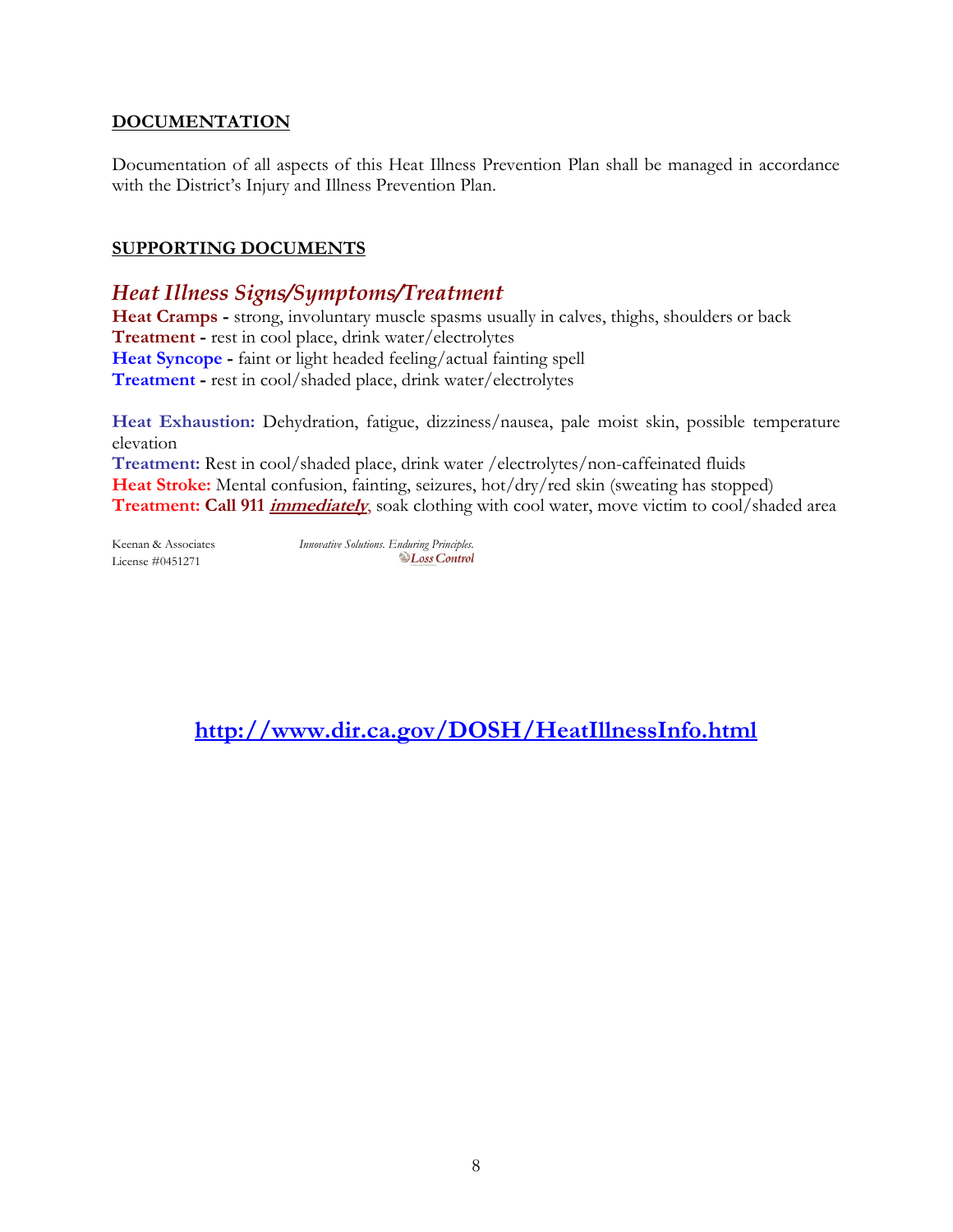## **APPENDIX A**

## **HEAT INDEX CHART**